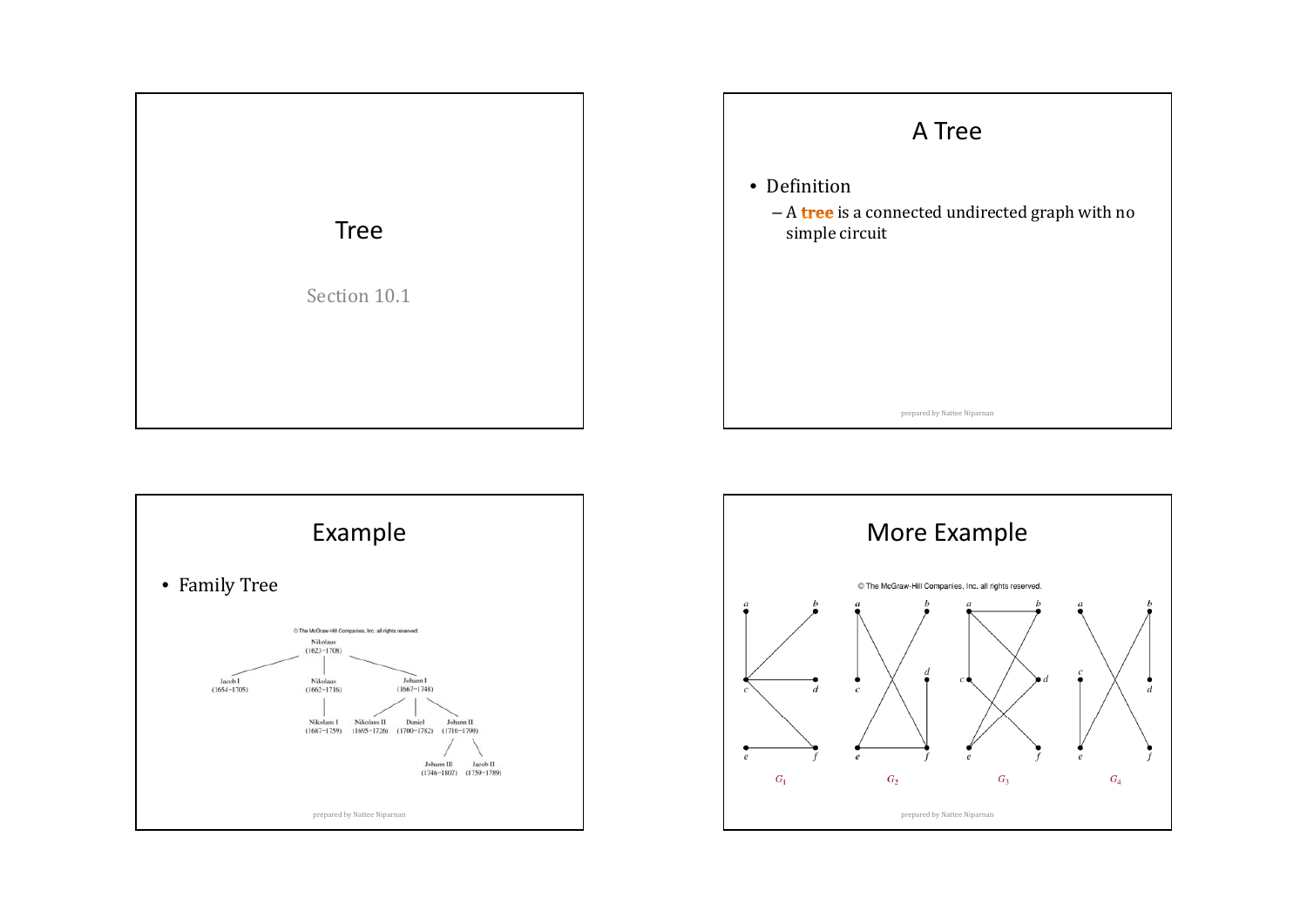





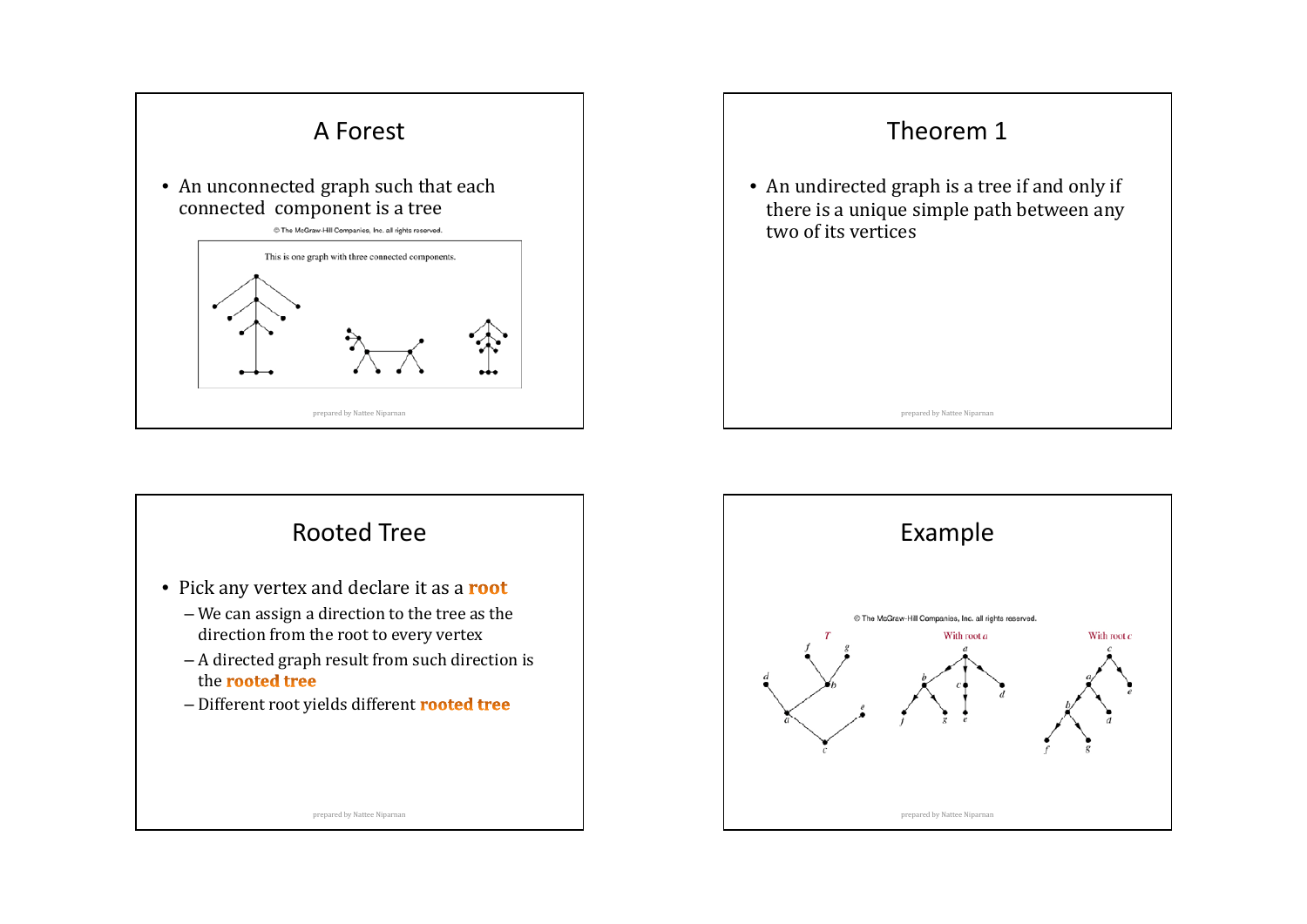

# Terminology for <sup>a</sup> rooted tree

- Definition
	- $-Lear$ 
		- Any vertex having no children
	- $-$ Internal vertex
		- Any vertex not being a leaf





prepared by Nattee Niparnan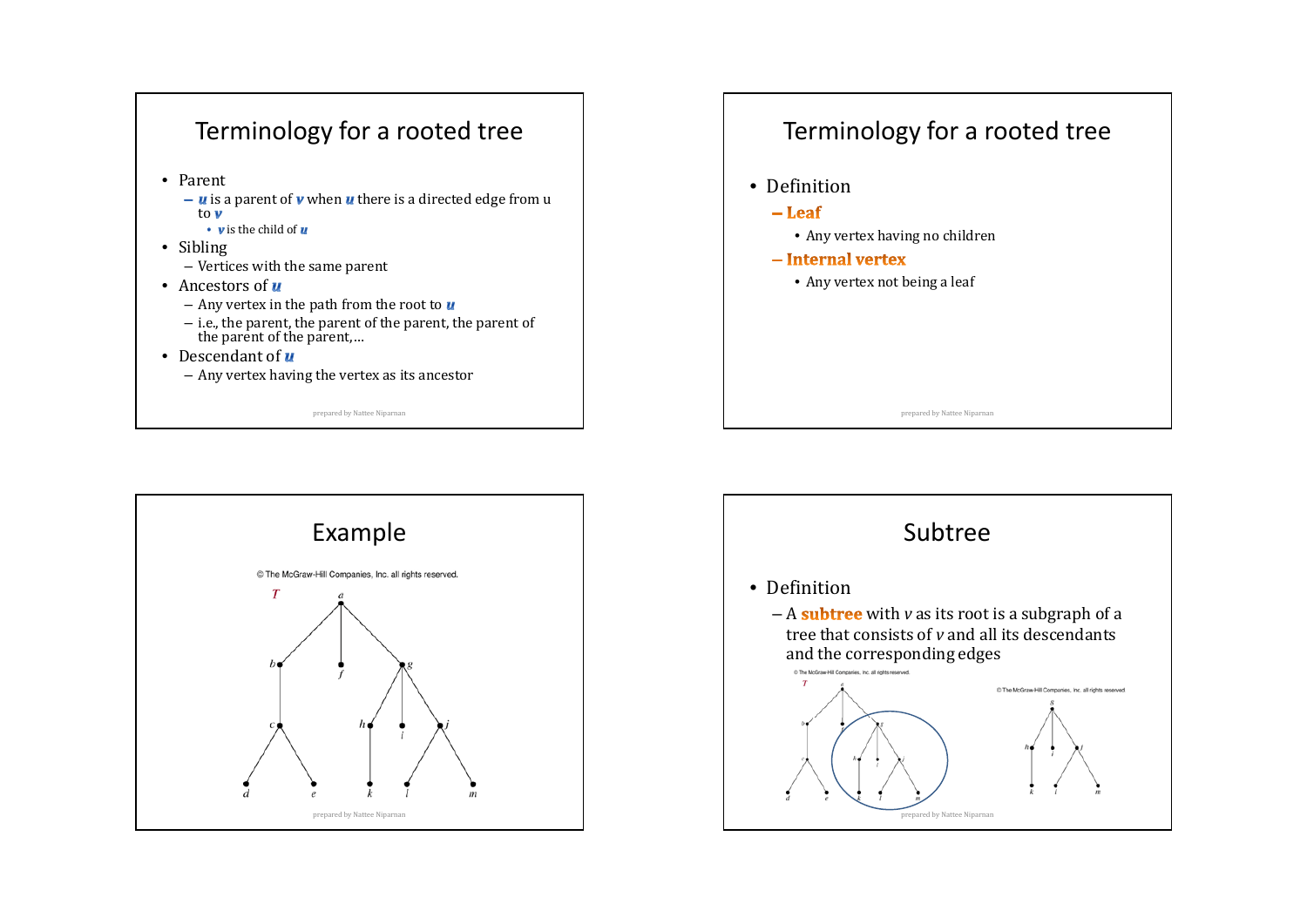



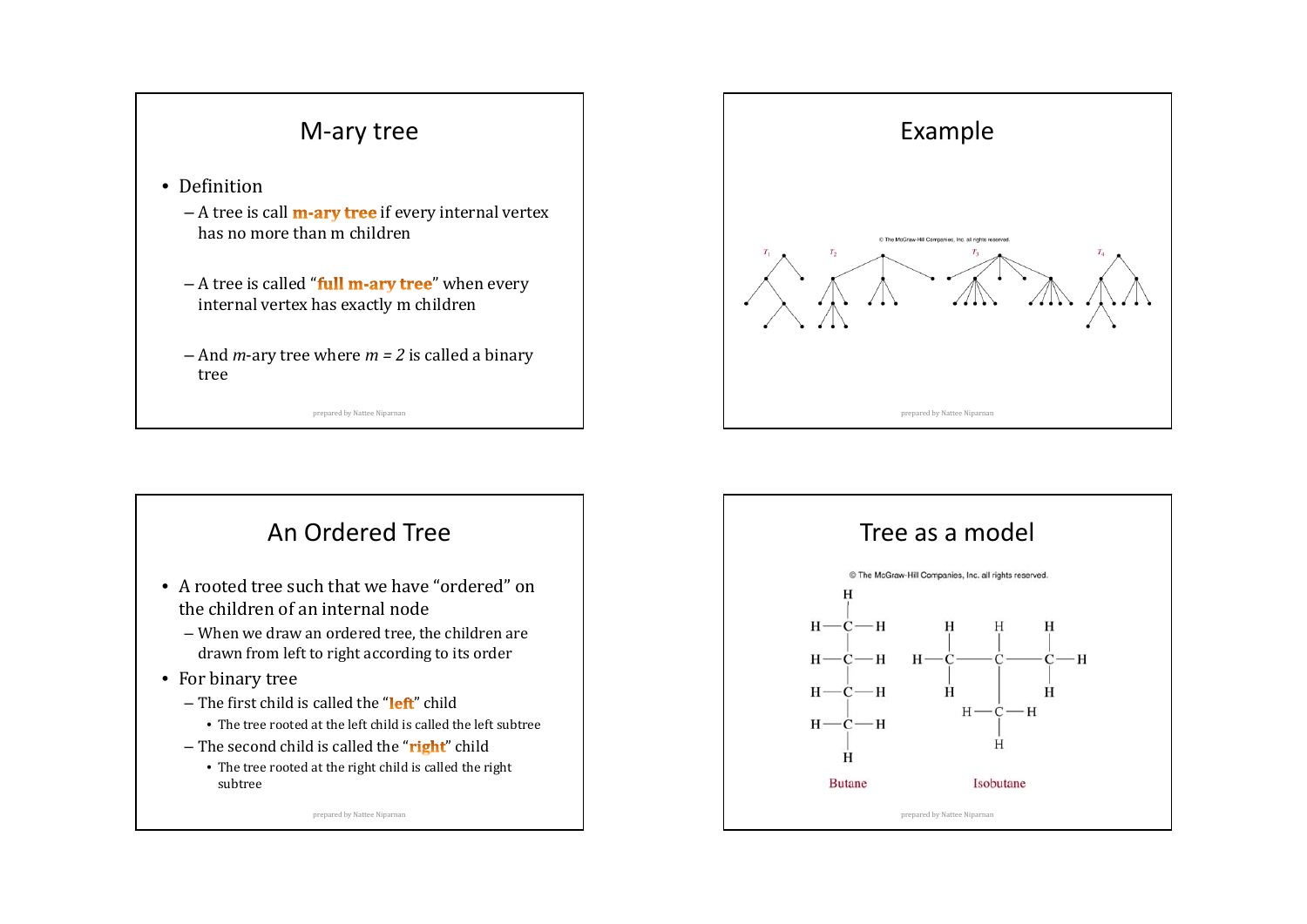





- Theorem 3
	- A full *m*-ary tree with *i* internal vertices contains **n = mi + 1** vertices

#### • Proof

- Every vertex , except the root, in a tree is a child of an internal vertex
- Since the tree is "full", every internal vertex has exactly  **children** 
	- $\bullet\,$  So we have  $\bm{m}$ i vertices, exclude the root





- Theorem 2
	- A Tree with **n** vertices has **n 1** edges
- Proof
	- Convert a tree into a rooted tree
	- we see that the arrow of the directed tree point out from root
	- For every directed edge, there is one vertex associated with the edge
		- Except the root
	- Since we have **n 1** non-root vertices
		- Then we have exactly  $\boldsymbol{n}$   $\boldsymbol{1}$  edge

prepared by Nattee Niparnan

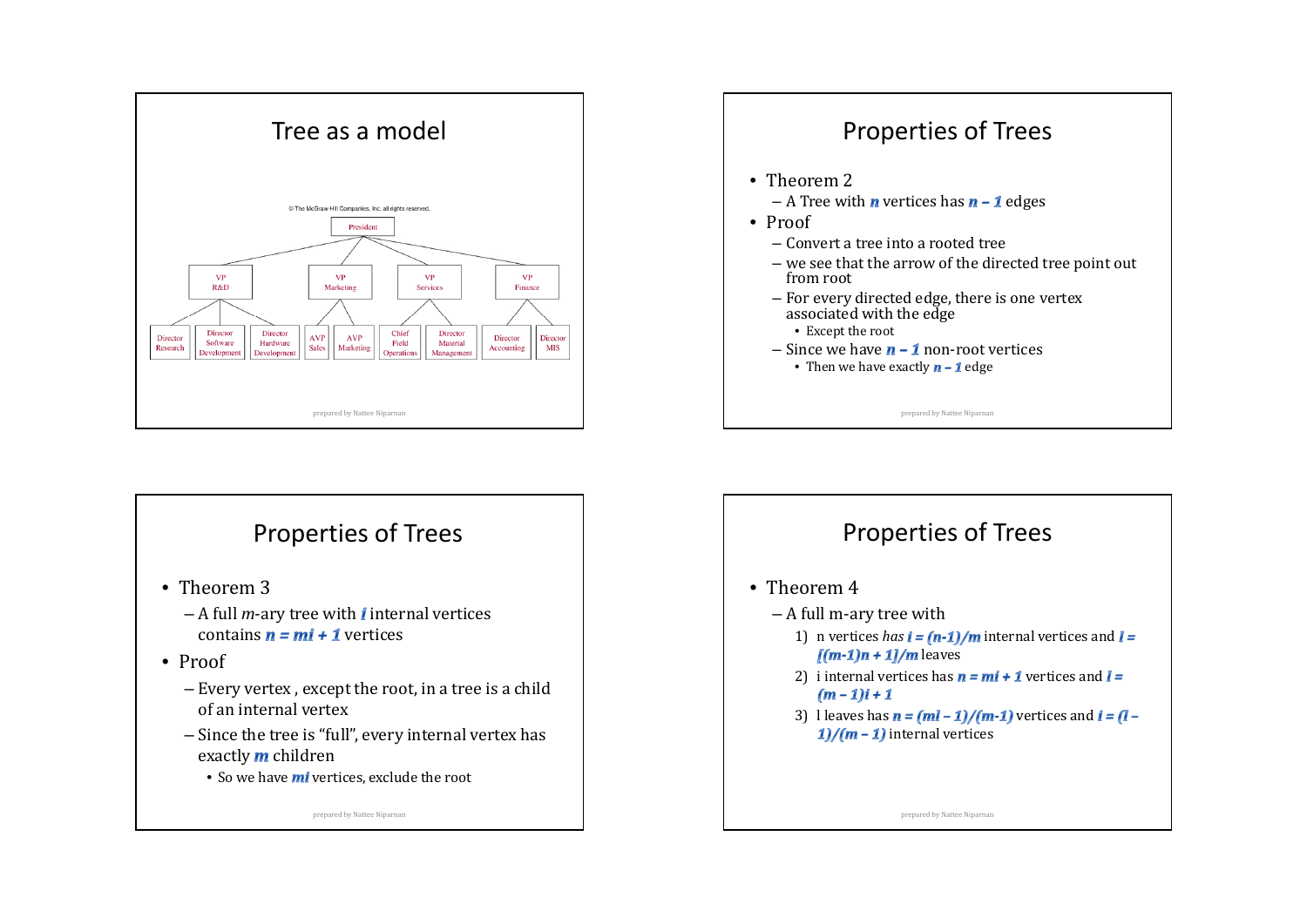



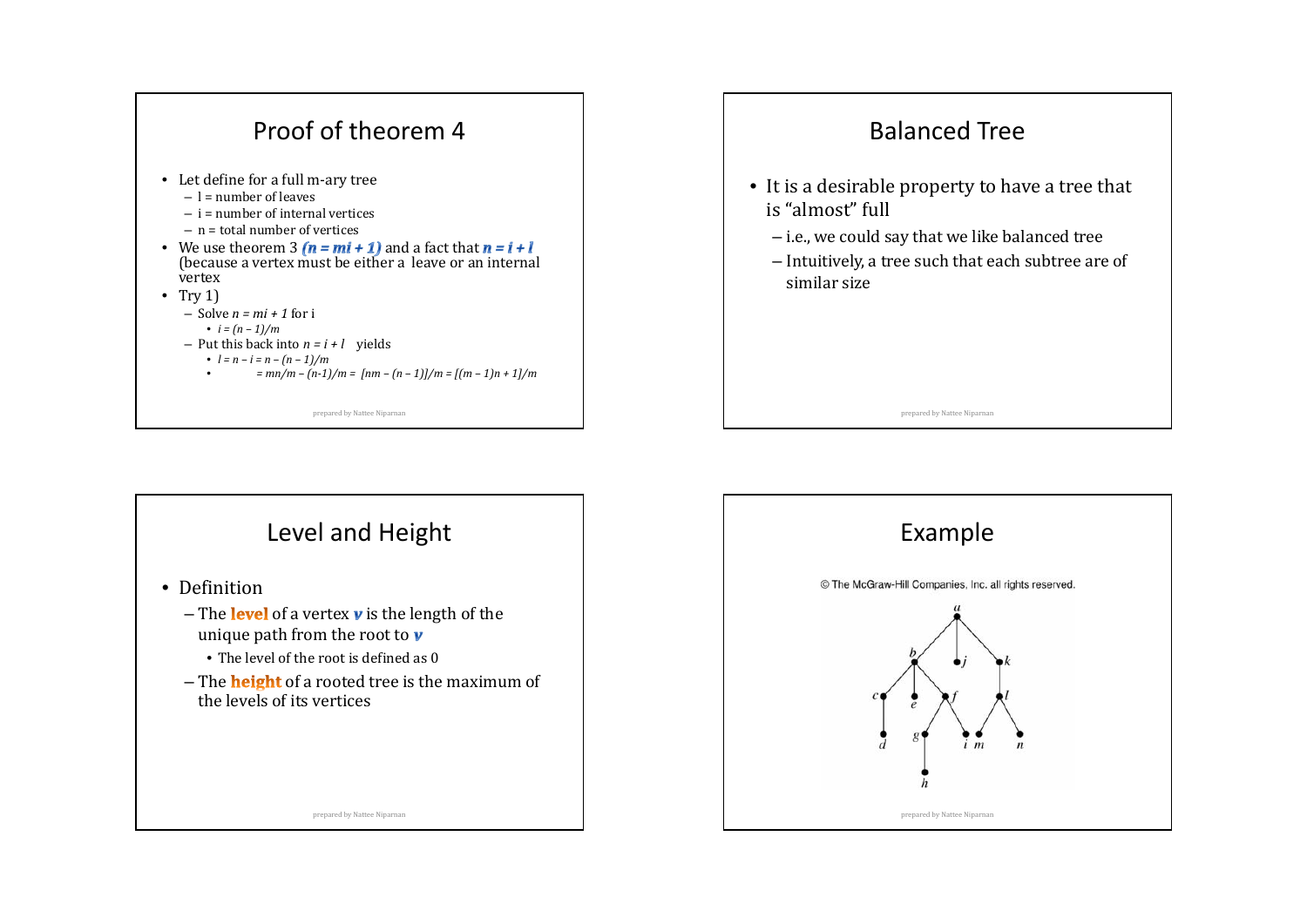

# Proof: The basis step

- The base case
- Tree of height 1
	- The root is the only internal vertex
	- We can't have more than m children for the root
		- These children are leaves
		- So, the number of leaves is at most
- Hence, the base case is correct

prepared by Nattee Niparnan



### Proof: the Inductive Step

- Assume that the result is true for the height less than h, i.e., it is true for h-1, h-2, h-3, ... but not h
- Consider a tree  $\boldsymbol{T}$  of height
	- Take out the root of
	- Consider the remaining subtree of the root
		- These subtrees are of height at most
		- Hence, we can say that each subtree has at most leaves

prepared by Nattee Niparnan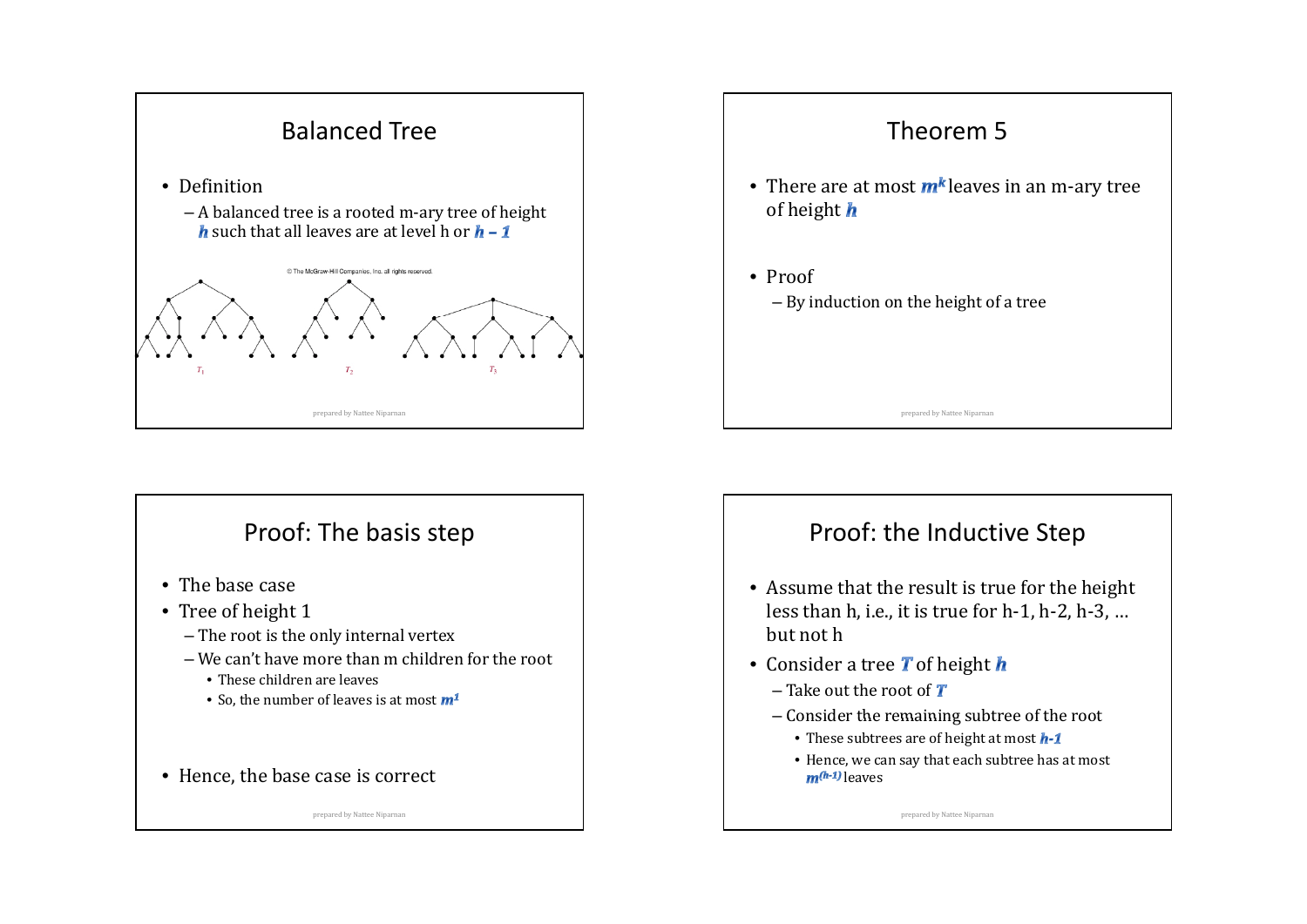# Proof: the Inductive step

- Now, the leaves of these subtrees are exactly the leaves of  $$
- Since we have at most  $\boldsymbol{m}$  subtrees – The number of leaves is at most
- Hence, the theorem is correct by the principle of mathematical induction

prepared by Nattee Niparnan

# Corollary 1

- If an m-ary tree of height  $h$  has  $l$  leaves, then
- If an m‐ary tree is full and balance, then  $h =$  ceil(log<sub>m</sub>l)
	- (note that ceil is the ceiling function (round up))
- The proof is simple, try to read it from the book

prepared by Nattee Niparnan

Application of Tree

Section 10.2